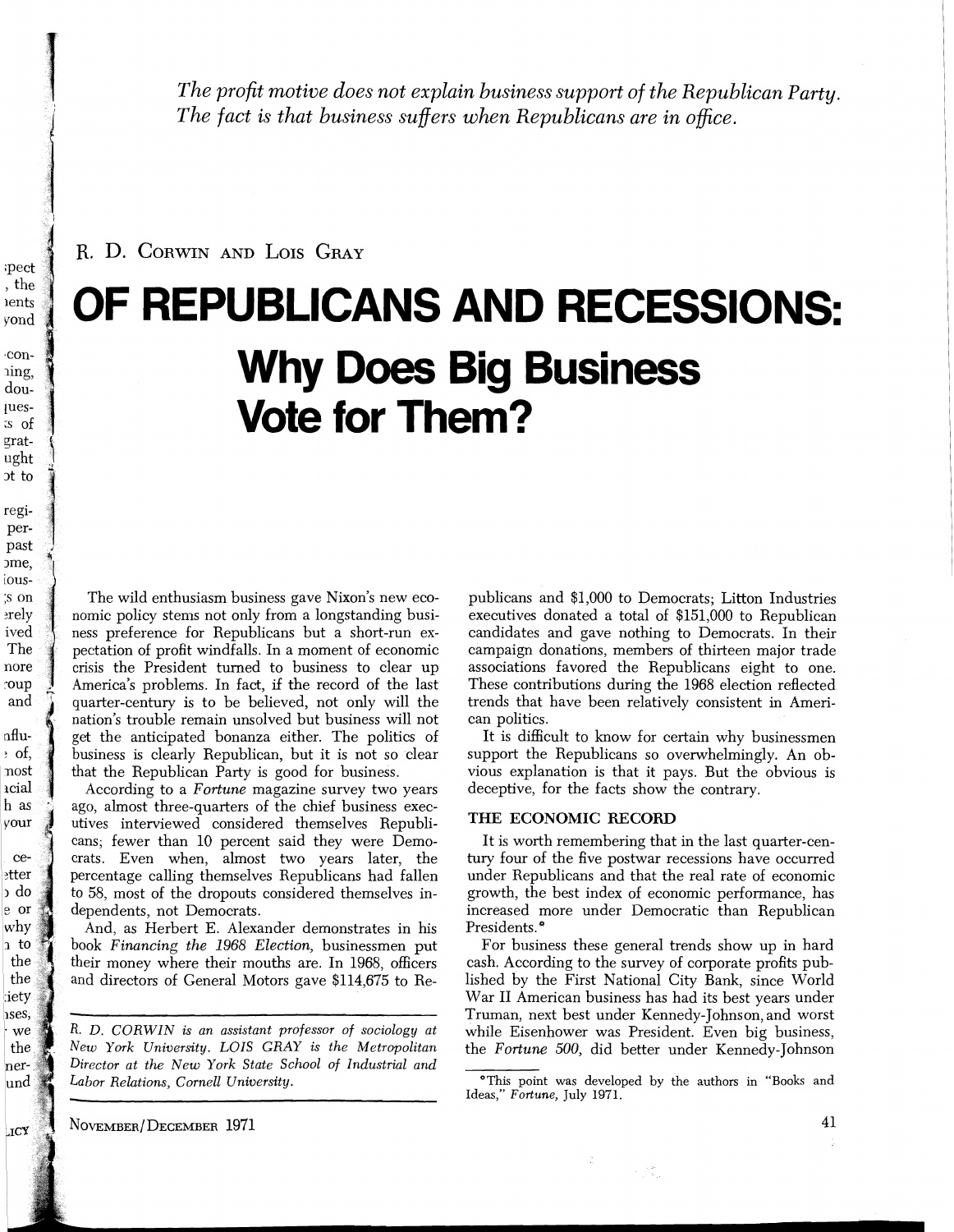

, than under Eisenhower. (No *Fortune* data were col. lected prior to  $1954$ .) During the Nixon Presidency profit rates have turned down again. The difference in profit seems small when it is recorded as a percentage (the rate of return was 12.7 percent under Eisenhower), but actually amounts to billions of dolars.

It is curious that businessmen continue to invest in the Republican Party. Of course, it should be pointed out that a preference for Republicans is not a life-anddeath choice for businessmen. Both major parties are committed to business values. In fact, many businessmen contribute to both Democrats and Republicans and make money no matter who is in the White House.

the ring of "sound dollars and balanced budgets," appeals to the ears. These are the phrases to which businessmen have been conditioned to respond. When they hear Republican sounds, they are eager with . anticipation even though, in the end, they may not get the reward. Eventually, with Pavlovian logic, the bell becomes the reward. Social scientists, even economists, have long recognized that people are willing to pay a price for noneconomic preferences. Perhaps a GOP victory is just such a preference. Reassuring Republican rhetoric

Another value for businessmen related to Republi-<br>can ascendancy pertains to recognition and prestigepsychological benefits. When Republicans are in the White House, businessmen are treated with deference, even exalted. To a large extent the Democrats offer the same recognition, but in the latter case the spotlight has to be shared with other interest groupslabor leaders, minority spokesmen, and garden-variety outsiders.

Even more important than prestige is a sense of freedom from restraint, investigation, and harassment. Since many regulatory agencies were established during Democratic administrations, businessmen have the impression that Democrats are more vigorous in their regulatory activity. Freedom from restraint is important to the self-image of businessmen.

These, then, are values associated with Republicans that transcend economics yet are attractive, even compelling, to businessmen. Perhaps they form an ideological net that draws business to support the Republican Party.

### **SOME GAIN-OTHERS LOSE**

Businessmen may indeed be moved by these non-<br>economic factors, but a closer look at profit data suggests that some businesses have it both ways. Whereas most industries do not benefit financially from Republican administrations, some do. The *Fortune* data on banks have had a much better period under Eisenthe fifty largest commercial banks reveal that since 1956, the first year *Fortune* published these data, big hower than under succeeding Democratic adminis-

SOCIAL POLICY